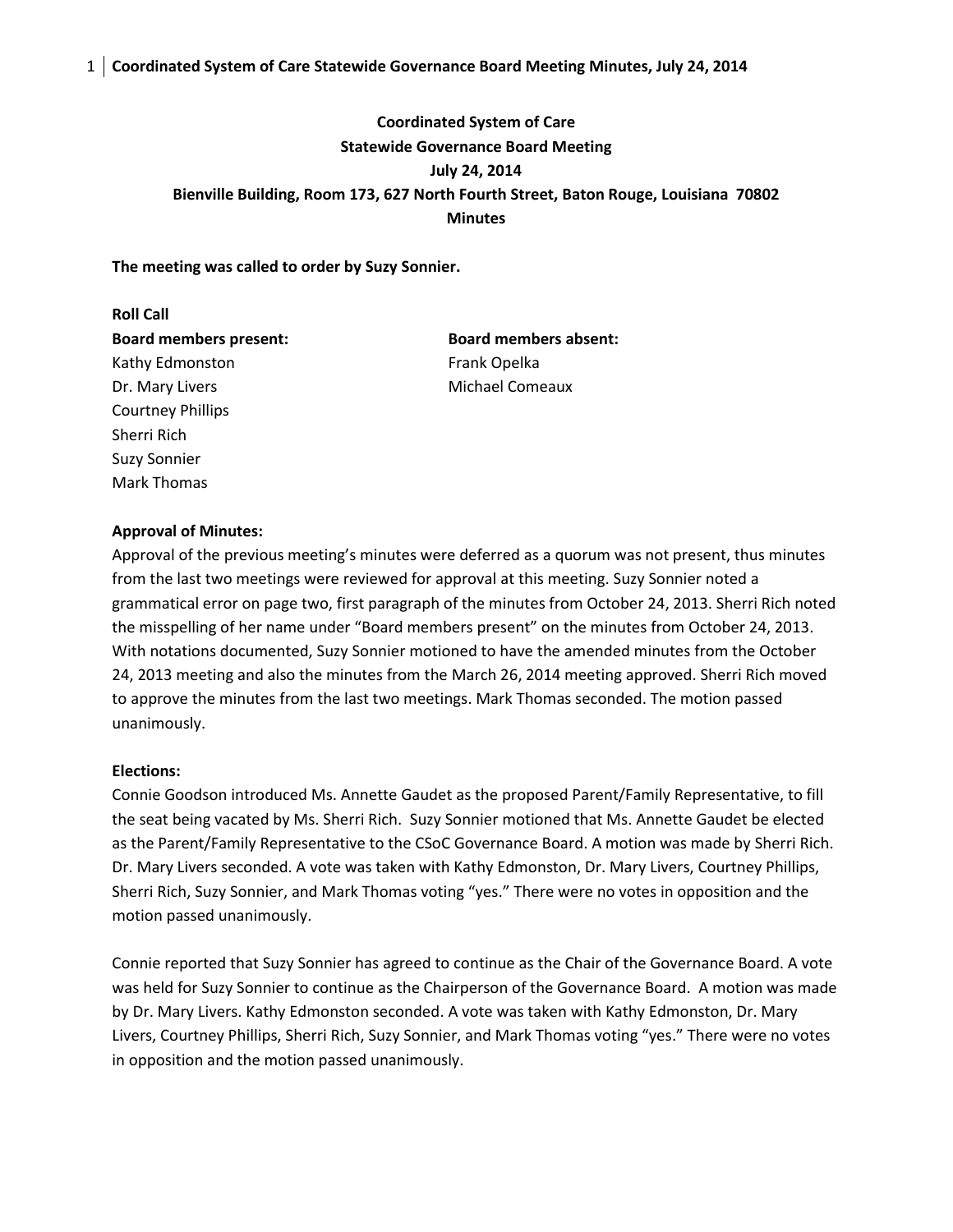## 2 **Coordinated System of Care Statewide Governance Board Meeting Minutes, July 24, 2014**

In addition, Connie informed the Board that Mark Thomas has agreed to continue as Vice Chair and Advocate representative of the Governance Board. A motion was made by Dr. Mary Livers. Kathy Edmonston seconded. A vote was taken with Kathy Edmonston, Dr. Mary Livers, Courtney Phillips, Sherri Rich, Suzy Sonnier, and Mark Thomas voting "yes." There were no votes in opposition and the motion passed unanimously.

## **Director's Report**

Suzy Sonnier reported that Connie Goodson will begin to send out the Director's Report the day before the Statewide Governance Board convenes, in order for board members to have time to review the report prior to the meeting. In addition, Secretary Sonnier stated that should board members have questions about the content of the Director's Report they could email those questions to Connie Goodson, who will address these concerns either via e-mail or during the next Governance Board meeting.

Connie Goodson presented the below highlights from the CSoC Director's Report. The full report can be found at:

[http://www.csoc.la.gov/assets/csoc/Documents/GovernanceBoard/2014July/2014JulyCSoCGvBdDirecto](http://www.csoc.la.gov/assets/csoc/Documents/GovernanceBoard/2014July/2014JulyCSoCGvBdDirectorsReport.pdf) [rsReport.pdf.](http://www.csoc.la.gov/assets/csoc/Documents/GovernanceBoard/2014July/2014JulyCSoCGvBdDirectorsReport.pdf)

- Enrollment in CSoC continues to increase, with a total number of youth enrolled is at 1128.
- All four non-implementing regions have made their Wraparound Agency selection, with each choosing an agency that is currently providing Wraparound in Louisiana.
- After receiving a formal request for information from CMS, OBH and Medicaid are working to respond to this request by the end of July.
- There continues to be an increase in utilization of Home and Community Based Services for CSoC youth.
- Multi-agency Barriers/Unmet Needs group will be rolling out the Barriers/Unmet Needs process, including collecting, categorizing and addressing barriers and unmet needs in all Regions by August 1, 2014.

After presenting the CSoC Director's report, the board had several questions regarding the CANS report. Connie Goodson reported that the state has worked with Magellan to adapt the algorithm applied to CANS scores to more appropriately classify CSoC enrollees and their level of need. This was done after careful review of data that indicated that more children had higher levels of need than the CANS data was originally reflecting. The board asked for further information on the CANS and youth outcomes. Connie Goodson stated that she would invite Magellan representatives to the next Governance Board meeting in October to discuss the CANS and also to outline better ways to use the CANS data to reflect improvements in functioning for CSoC enrollees. The board was in agreement with this. In addition, the board asked to have a Magellan representative present to discuss provider network development, in particular challenges and strategies to building a more robust crisis stabilization and respite provider base.

Courtney Phillips moved to accept the Director's Report. Annette Gaudet seconded. The motion passed unanimously.

## **Committee Reports CSoC Finance and Audit Committee**